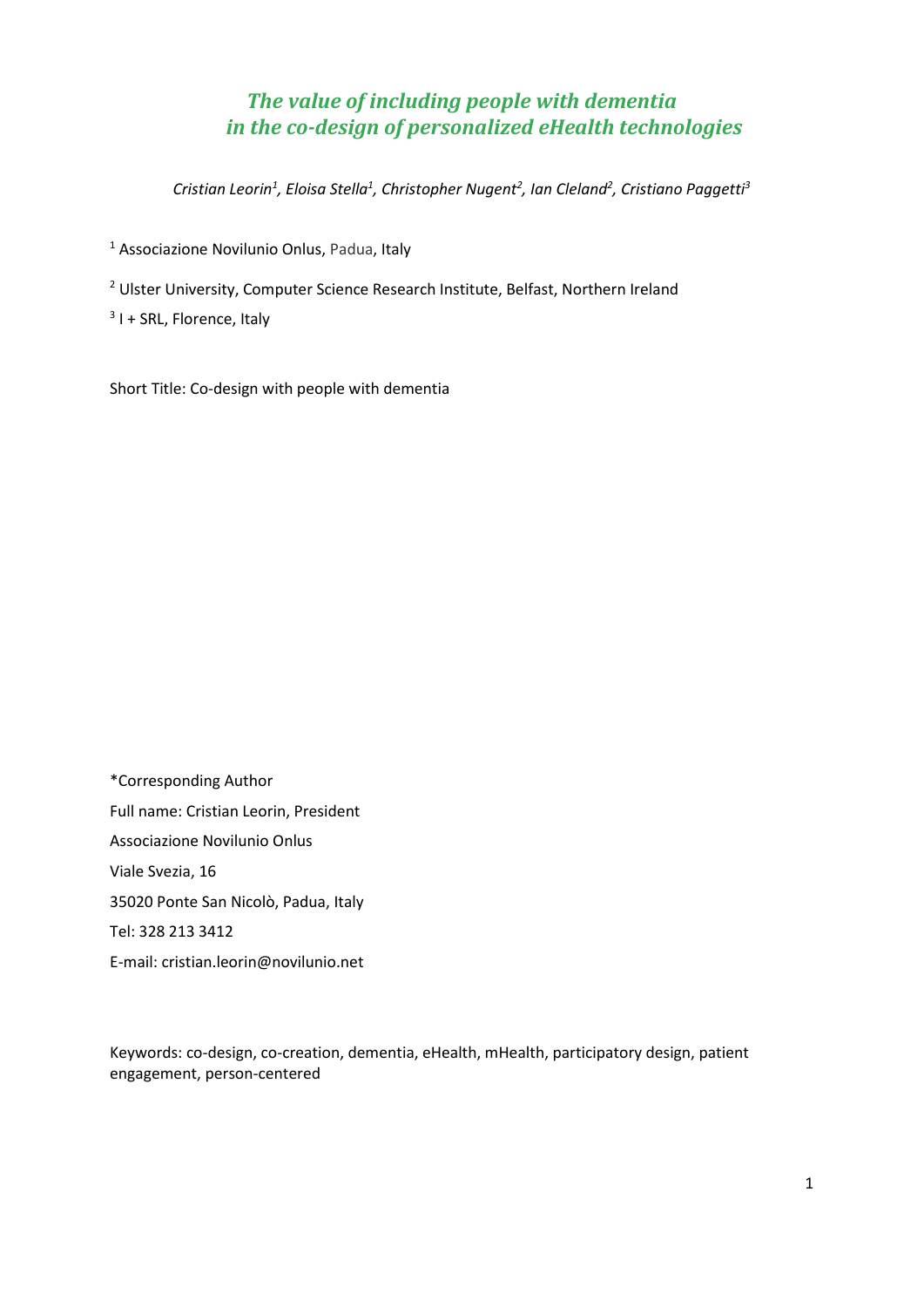# **1. Abstract**

Background: In this article, we discuss the benefits and implications of the shift from a user-centered to a co-creation approach in the processes of designing and developing eHealth and mHealth solutions for people with dementia. To this end, we illustrate the case study of a participatory design experience, implemented at the REMIND project, Connected Health Summer School which took place in June 2018 at Artimino (Italy).

Objectives: The initiative was intended to reach two objectives: 1) Help researchers specializing in a variety of fields (engineering, computing, psychology, nursing and dementia care) develop a deeper understanding of how individuals living with dementia expect to be supported and/or enabled by eHealth and mHealth technologies; 2) Prevent the tendency to focus on the impairments that characterize dementia at the expense of seeing the individual living with this condition as a whole person, striving to maintain a life that is as fulfilling as possible.

Method: The Connected Health Summer School is an annual multi-disciplinary training program, organized in collaboration with the REMIND EU Project, designed for early stage researchers interested in the development of new eHealth and mHealth services and apps. For the 2018 program edition, REMIND end-users partner, Novilunio, invited two members of the Irish Dementia Working Group to deliver keynote lectures, and engage in participatory workshops to facilitate the creation of digital technology applications based on their specific real-life needs, values, and expectations. Their involvement as subjects and experts was aimed to give a clear message to early stage researchers: a true personalized approach to eHealth and mHealth solutions can only emerge from a highly reflective and immersive appreciation of people's subjective accounts of their lived experience.

Results: The Connected Health Summer School early stage researchers developed 6 app mockups based on their discussions and co-creation activities with the two experts with dementia. Reflections on this experience highlight a number of important issues that demand consideration when undertaking eHealth and mHealth research, co-design and development with and for people with dementia. The evolution in design research from a user-centered approach to co-designing should pave the way to the development of technologies that do not disempower nor reinforce stigma, but instead provide a reliable support to living a life as active and meaningful as possible after a diagnosis of dementia. To this end, the motto of the peak global organization of people with dementia, Dementia Alliance International, says it all: "See the person and not the dementia".

*For the accepted length (word count: 2500), if applicable, or journal-specific variations, consult the specific Author Guidelines.*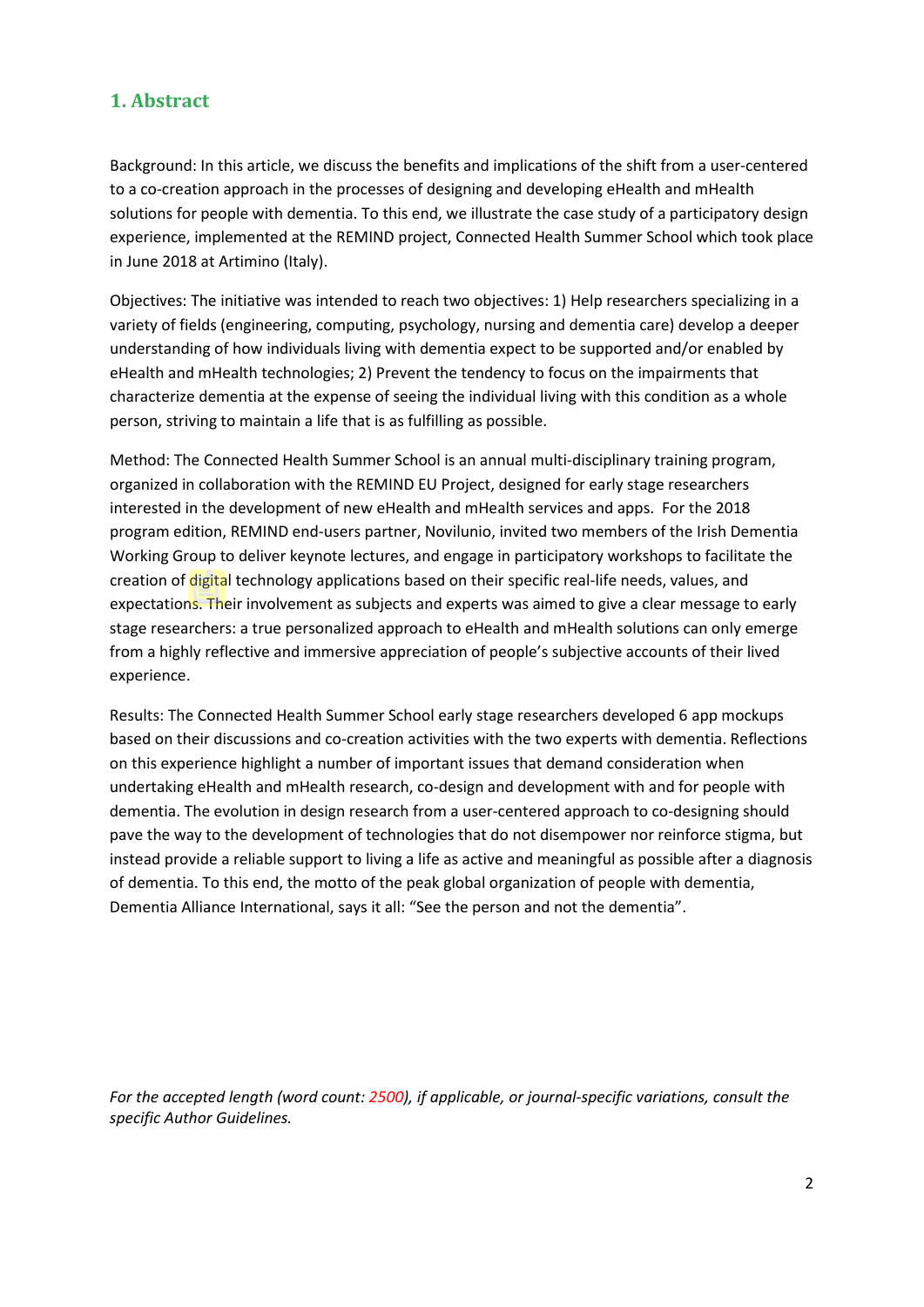#### **2. Introduction**

Although stigma and low levels of understanding of dementia have led most people to believe that a diagnosis of this condition prevents an individual from providing a meaningful contribution to cocreation projects, an increasing number of organizations across the world are now actively engaging people with dementia in disruptive and valuable activities to develop a wide variety of new services and products. This shift reflects the need to create more relevant and effective solutions that result from a deeper and more respectful appreciation of the actual life experience, values and expectations of people living with dementia for which they are intended  $1,2,3,4$ .

For the purpose of this article, we refer to the term "co-design" in the broader sense indicated by Sanders and Snappers <sup>5,6</sup> in which the creativity of a variety of individuals, including those not trained in design, is brought together in the development process. In the 'traditional' user-centered design approach, only certain professionals (i.e. the designer, the engineer, the researcher and the physician) are recognized as having the power and expertise to conceive of and give shape to products and services on behalf of "users". Users are often considered as passive objects of study through observation, surveys and interviews<sup>7,8,9,10,11</sup>. In contrast, in the co-design approach the person who will eventually be the recipient of such products or services is given the position of 'expert of his/her experience' and plays a large role in knowledge development, idea generation and concept development $5$ .

Co-design forces designers to confront the reality of the experience of the person who will receive the product or service at hand. It is a collaborative approach that promotes a shared understanding based on reflection and dialogue where all parties involved work together as equal towards a shared goal<sup>12,13</sup>.

Although co-design has already proven to be effective and beneficial in several areas of health and technology applications, the involvement of people living with dementia in co-creation and co-design activities is still a relatively new and underdeveloped area of practice. Moreover, products and services developed for people with dementia have so far prevalently focused too much on their impairments and loss of ability and not enough on how they expect to be supported and empowered in light of their individual resources, values and life priorities $14,15,16$ . Yet, people with dementia are not just the sum of their acquired impairments<sup>17</sup>. Like the rest of us, they too want to be seen as whole individuals, striving to live a life as good and meaningful as possible, in spite of their condition. This is a view of the person with the dementia that was first introduced by Kitwood's person-centered approach<sup>18,19</sup>, and later further expanded by other researchers who have proposed to include people living with this condition more fully as equal partners in shaping dementia care<sup>20</sup>.

More recently, local and international advocacy groups of people with dementia have further addressed the right to be involved in any process aimed at creating any kind of new service, product or activity for them. Following the disability motto movement "Nothing about us without us," these groups advocate that people with dementia's opinions and perspectives are fundamental when it comes to deciding what they need and expect to live as well as possible with their condition as citizens in the communities where they live $21,22,23,24,25$ .

The 2018 edition of the Connected Health Summer School was conceived to further advance the idea that the involvement of people with dementia since the very early stages of the design process is not only a more ethical approach to creating new eHealth and mHealth technologies, but it is also a powerful framework that is more likely to produce more relevant and effective solutions to everyday problems experienced by those living with this condition. To this end, we involved two advocates with dementia who were diagnosed in their early 50s as keynote speakers and workshop leaders. This was intended to provide a more balanced and realistic appreciation of what it means to endure the impact of an illness that is often misunderstood or mistreated, even by those who are supposed to "know best." This paper describes the Summer School as a model for co-creating with people living with dementia.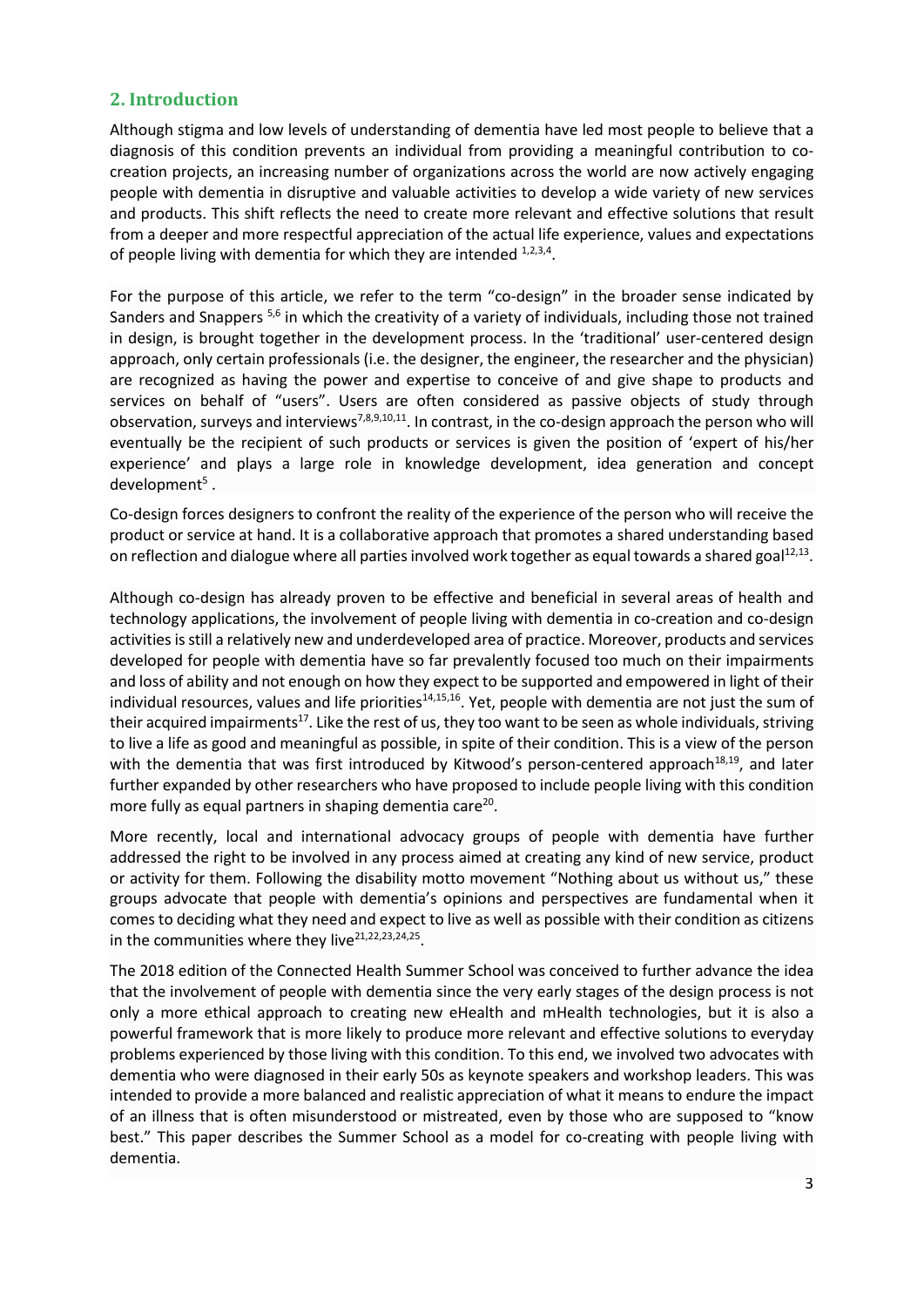### **3. Materials and Methods**

The Connected Health Summer school is an annual intensive learning programme specifically designed to train early stage researchers, including PhD students, postdoctoral fellows (within 3 years of graduating) and researchers with fewer than 5 years' experience following undergraduate study, interested in development, evaluation and commercialization of eHealth and mHealth technology solutions.

The school's learning method is based on a blended approach of traditional didactic teaching experience and participatory workshops intended to help students gain not only the latest advancements in eHealth and mHealth challenges and opportunities, but also have the time and space to explore, reflect and refine their understanding on how technology can improve the lives and care of people with a variety of conditions and disabilities.

The School's 2018 edition focused on "Mobile Health to support people with Dementia and their Caregivers" and delivered content across 4 themes: Technology/ Data Analytics; Health and Social Sciences; Service deployment; Business Innovation. This content was delivered across 4 days - See figure 1 for the full program of the week.

[Figure 1]

In addition to the four identified theme contents, students were assigned into groups of four facilitated by a Tutor. The group work aimed to give students the experience of working in multidisciplinary teams and come up with an innovative solution that addressed a global healthcare challenge related to dementia. Students were assigned based on their academic and/or professional expertise. Each team was created to ensure a good mix of technical and social science backgrounds.

The 2018 Summer School opened with two lectures given by keynote speakers, Ronan Smith (Chair of the Irish Working Group of People with Dementia) and Kathy Ryan (Vice-Chair of the Irish Working Group of People with Dementia) who introduced their audience to their life experience with early onset Alzheimer's disease and how their use of technologies has changed since being diagnosed. Their participation was intended to help students acknowledge the gap between what they thought they knew about dementia and what it means, from direct experience, to live day in and day out with the variety of impacts of this condition.

During this process, students were able to work in a shortened feedback loop with the two experts with dementia and use the initial information collected in the first workshop as baseline that was progressively refined in sketched out mockups. This iterative design approach was especially helpful for people with dementia as it tends to reduce the need for abstract thinking, which may be challenging for individuals with cognitive impairments, and at the same time provide more valuable time and space for in-depth exploration of all participants' opinions and expectations<sup>14</sup>.

#### **4. Results**

Following the completion of the Summer School, students were asked to complete a short questionnaire to assess the impact of their learning experience and gather feedback on what aspects worked well and what needed to be improved. Twenty students from eight Countries (Ireland, Colombia, Netherlands, Sweden, United Kingdom, Italy, Spain and the Republic of Korea) provided the feedback included in this section.

When asked "How likely is it that you would recommend the Summer School to the colleague?", the Net Promotor Score used to measure the willingness of customers to recommend an event or service, recorded 87% of appreciation, showing the majority of attendees were likely to recommend the summer school to a colleague.

[Fig. 2]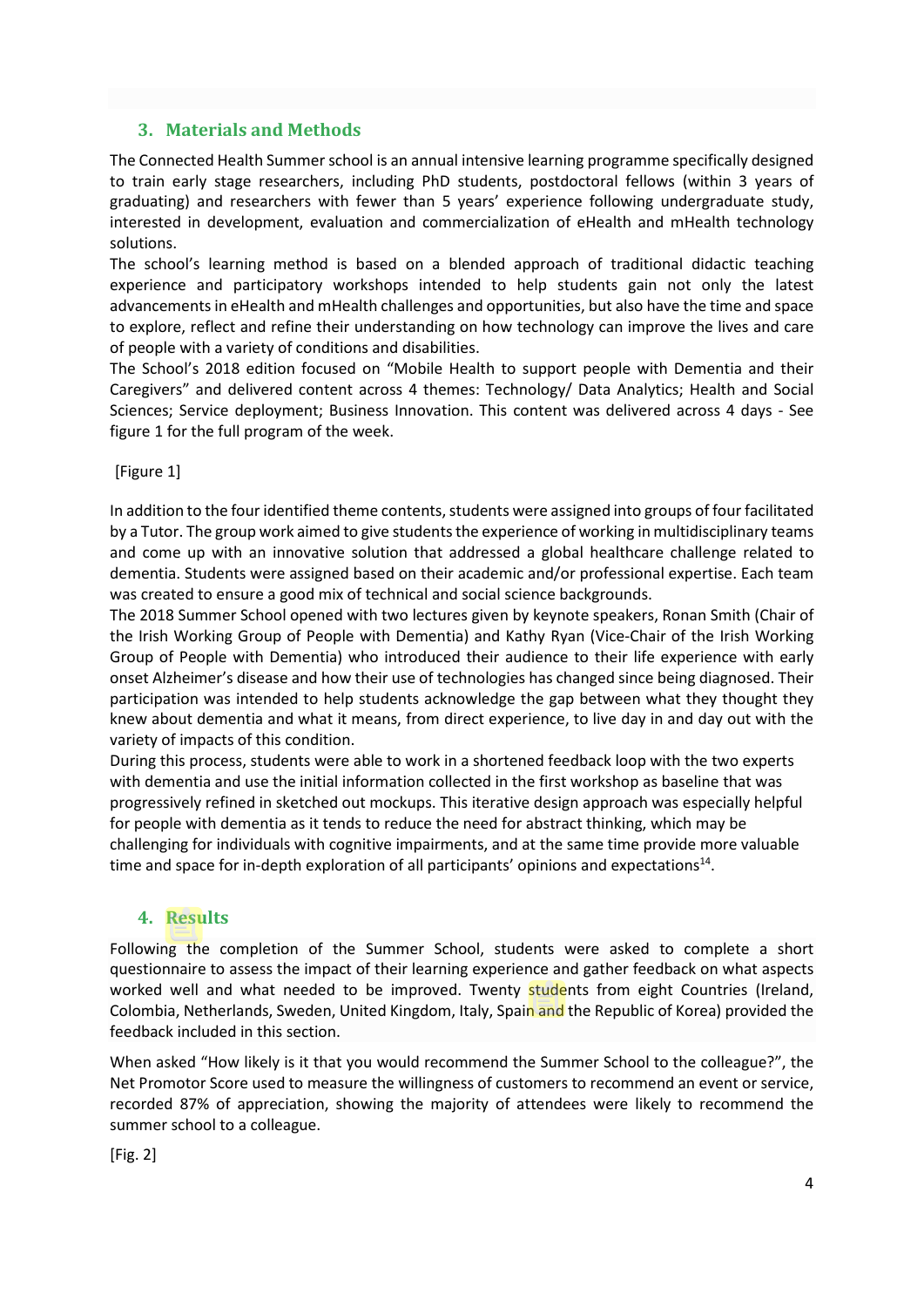In assessing the impact of the Summer School on their future careers, all respondents answered that the experience would have some (26.67%) or high impact (73.33%) on their career. Assessing how helpful the content presented at the summer school was to their research, respondents answered "Extremely helpful" (20.00%), "Very Helpful" (73.33%), "Somewhat Helpful" (6.67%).

Following the Summer School, we also found improvements in knowledge across all three of the main domains of learning – i.e. Technical, Behavioral and Business.

[Fig. 3]

On assessing the content of the summer school, students were asked "Overall, how engaging were the speakers at the summer school?". 26.67% rated "Somewhat engaging," 26.67% "Very Engaging" and 40.00% "Extremely Engaging."

Students were asked to present a 5-minute pitch for the solution developed in collaboration with Ronan Smith and Kathy Ryan. The pitch was supposed to provide a short overview of the following aspects: Market assessment, State of the art, Technical Development, Healthcare Challenge, Evaluation and Business plan. The different groups of students developed m-health solutions on three types of challenges: smart configurable Reminder for person with dementia to manage daily living, mhealth for caregivers and m-health for social interaction. The pitch took into consideration the needs and suggestions of people with dementia to develop an innovative app / idea that was also technically and economically sustainable.

### [Fig 4]

On the final day, each group presented their idea and received questions/ feedback from the faculty and specific questions from Ronan Smith and Kathy Ryan. Some students really wanted to develop the solution after the summer school keeping the working group.

#### [Fig 5] [Fig 6]

The methodological results and advice from Ronan Smith and Kathy Ryan during the Summer School could be summarized in this recent interview (2017), where the activist with dementia and Vice-Chair of the European Group of People with Dementia, Chris Roberts described what in his opinion the key elements for an effective participatory design and creation project:

*Before the engagement activity, the person should receive a summary of who the organization is, what the subject is, an agenda as early as possible, an alphabetical list of acronyms and their meaning. […] If there is anything specific that the organizer wants from the person with dementia, then be explicit before the person gets there, of course there may be also other questions or issues that may crop up during the meeting but at least to know what they think would be valuable to know or discuss from the perspective of the patient […].*

*So, my key message would be, if you want to do this engagement process, don't just tick a box, get suitable candidates, spend a bit more of time. Involvement should never be a ticking the box thing. Also, it should be positive and beneficial for all involved: patients, supporters and the people organizing the engagement activity*<sup>26</sup> *.*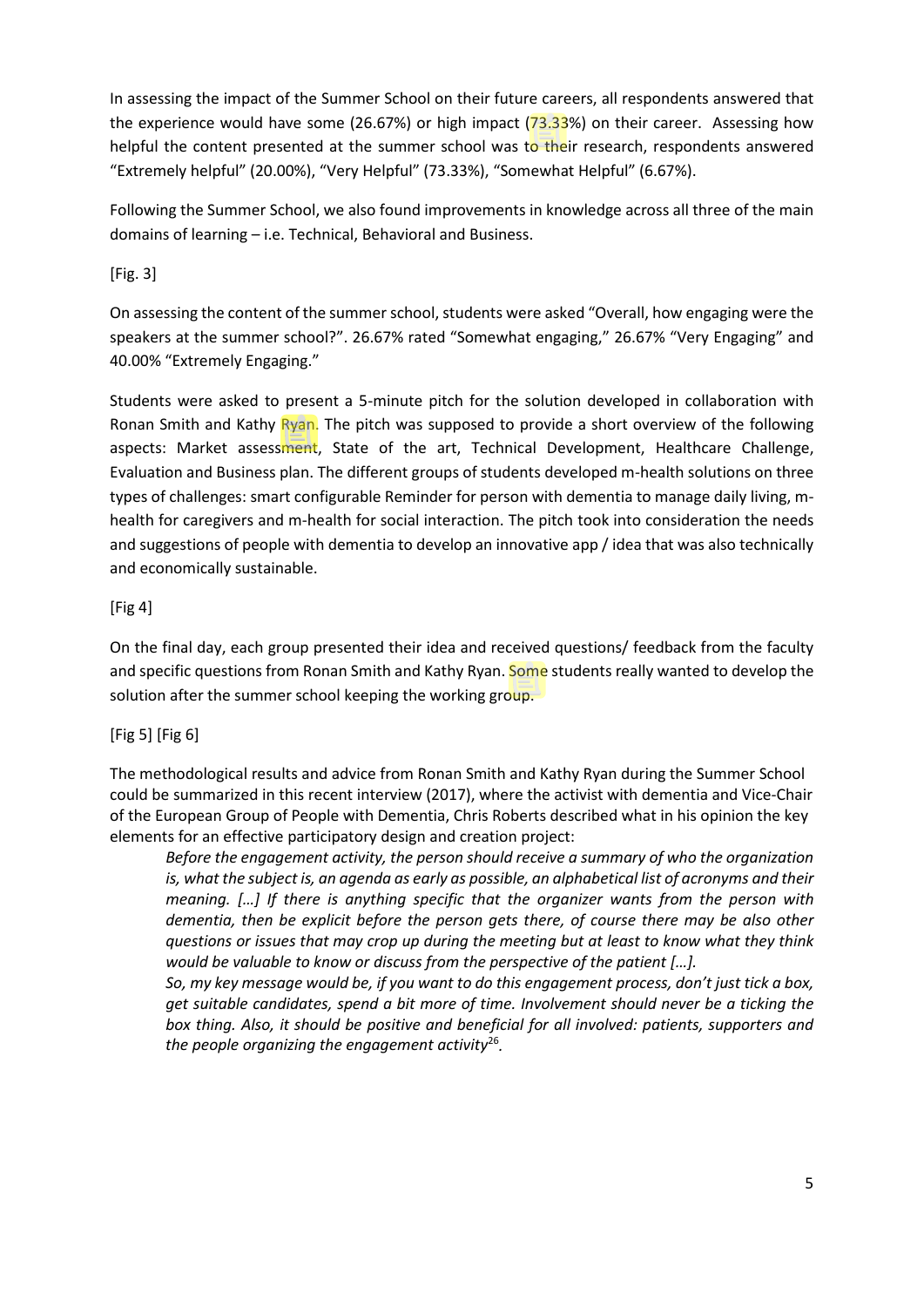### **5. Discussion/Conclusion**

The experience and positive feedback that we collected from the Summer School students confirmed our belief that a true personalized approach to eHealth and mHealth solutions can only emerge from a highly reflective and immersive appreciation of people's subjective accounts of their lived experience. To achieve this goal, all people involved in the process need to believe that people with dementia can bring to the table knowledge and competence equally as valuable as their own. Although this is widely accepted, our co-design experience indicates that it is only by allowing people with dementia to be involved as experts in their own rights that we can hope to create truly relevant and valuable technologies that reflect their real life needs and expectations.

As Dementia Alliance International's member and advocate with dementia Mike Belleville observed during his presentation at the Alzheimer's Disease International annual conference which took place in July 2018 in Chicago, when it comes to technology design the appreciation of diversity and individuality plays a much larger role than the traditional biomedical approach to dementia usually afford. People with dementia do vary according to the type of dementia and type of impairments; but even more importantly, people are different not only because of their condition but especially because they lead very different lives, according to who they were before and after they received their diagnosis, the values and expectations that shape their current worldviews, their lifestyle priorities, the level of family and community support they receive, and so on. In other words, what works for one person might not work for another person who lives with the same condition<sup>15</sup>.

Another crucial aspect to consider is that not everybody is keen on or interested in improving his or her quality of life by adopting an assistive technology. Some people may be variably resistant to using or adopting a new technology or have an ambivalent relationship with the technologies they use. Such ambivalence can easily escalate when a person lives with dementia. This was the case of Ronan Smith who described his relationship with technology in this way in his opening speech:

*"Technology can confuse and mislead me, and if I am being honest I do not completely trust technology. When I travel I bring the laptop and the phone – I don't trust either item on its own! [...]. I feel I am being somewhat left behind with technology…"*

And yet Ronan remained hopeful and envisioned a new generation of technologies that are truly empowering and enabling:

*I believe technology could support remaining at work […] Supportive technology coupled with good understanding would be a life changing combination! […] the technology you design should be instinctive and reactive and most importantly individualised. Kathy and I both have Alzheimer's disease but we are different people. I hope you can create technology that supports not diminishes personhood.*

Another aspect to consider is that not everybody is ready to be involved as a co- and be creative and behave accordingly<sup>6</sup>. Even the capacity to share one's knowledge and experience with others is not a given. Many people, especially if they live with stigmatized health or social conditions, need to feel safe and at ease to open up with others about the challenges they face in their everyday life as a consequence of their diagnoses. Kathy and Ronan proved to be invaluable experts, but their experience as national advocates and spokespeople, their ability for self-reflection on their own needs and expectations, as well as their ability for providing very precise indications to Summer School's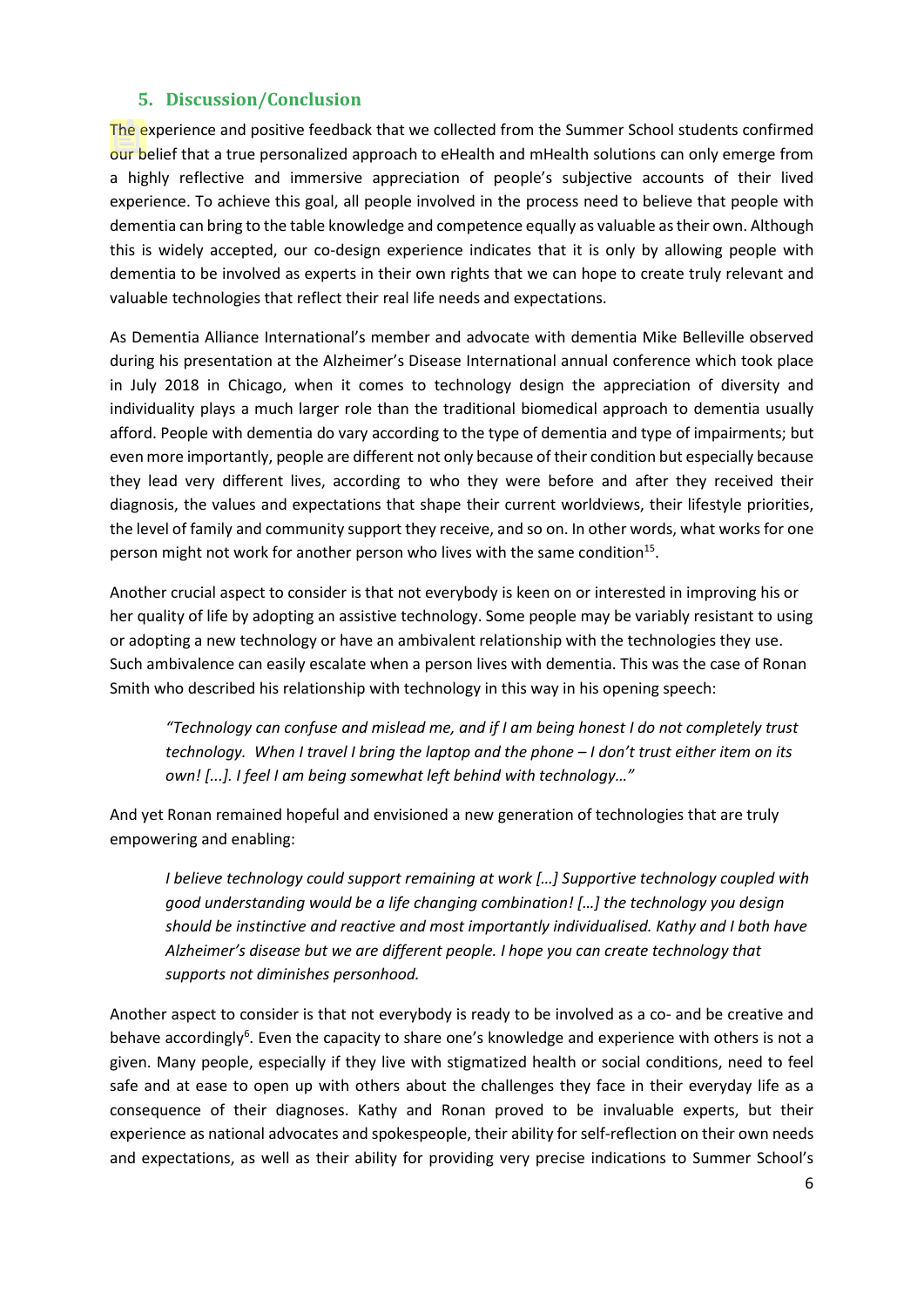participants, were in many ways exceptional. In light of their involvement, we suggest that researchers may find useful to involve people with dementia who are used to participate in support groups that empower them into sharing with others their everyday challenges and sensitive issues.

These are only a few of a wide constellation of variables and engaging factors that emerged during our 4 days of Summer School. These are also issues that can threaten the quality and outcome of a codesign project we fail to understand that our knowledge on what is needed and expected by a person with dementia is partial if not distorted by our tendency to reduce this illness to stereotypes that tend to reduce or disempower<sup>27,28</sup>.

In adopting a participatory approach to design, we were able to engage with the participants and develop an immersive relationship that improved their understanding of the lived experience with this condition and the unmet needs and expectations that people with dementia have in terms of technological support. Our approach contributes to further advance the case of including people with dementia in co-design activities as experts in their own right.

# **6. Appendix**

*Appendices may contain complementary information that was not integrated into the main text (tables, figures, and/or formulas). They may include references, which should be listed in the general reference list of the manuscript. However, tables and figures should be numbered separately.*

### **7. Supplementary Material**

*Supplementary Material directly relevant but not essential to the conclusions of the paper may be submitted in separate files. Further information on Supplementary Material can be found in the Guidelines for Authors.*

## **8. Statements**

All papers must contain the following statements after the main body of the text and before the reference list:

#### **8.1. Acknowledgement**

NA

#### **8.2. Statement of Ethics**

The authors have no ethical conflicts to disclose.

## **8.3. Disclosure Statement**

The authors have no conflicts of interest to declare.

#### **8.4. Funding Sources**

This article was developed within the activities of the Horizon2020 European REMIND project. The project has received funding from the European Union's Horizon 2020 research and innovation programme under the Marie Skłodowska Curie grant agreement No 734355.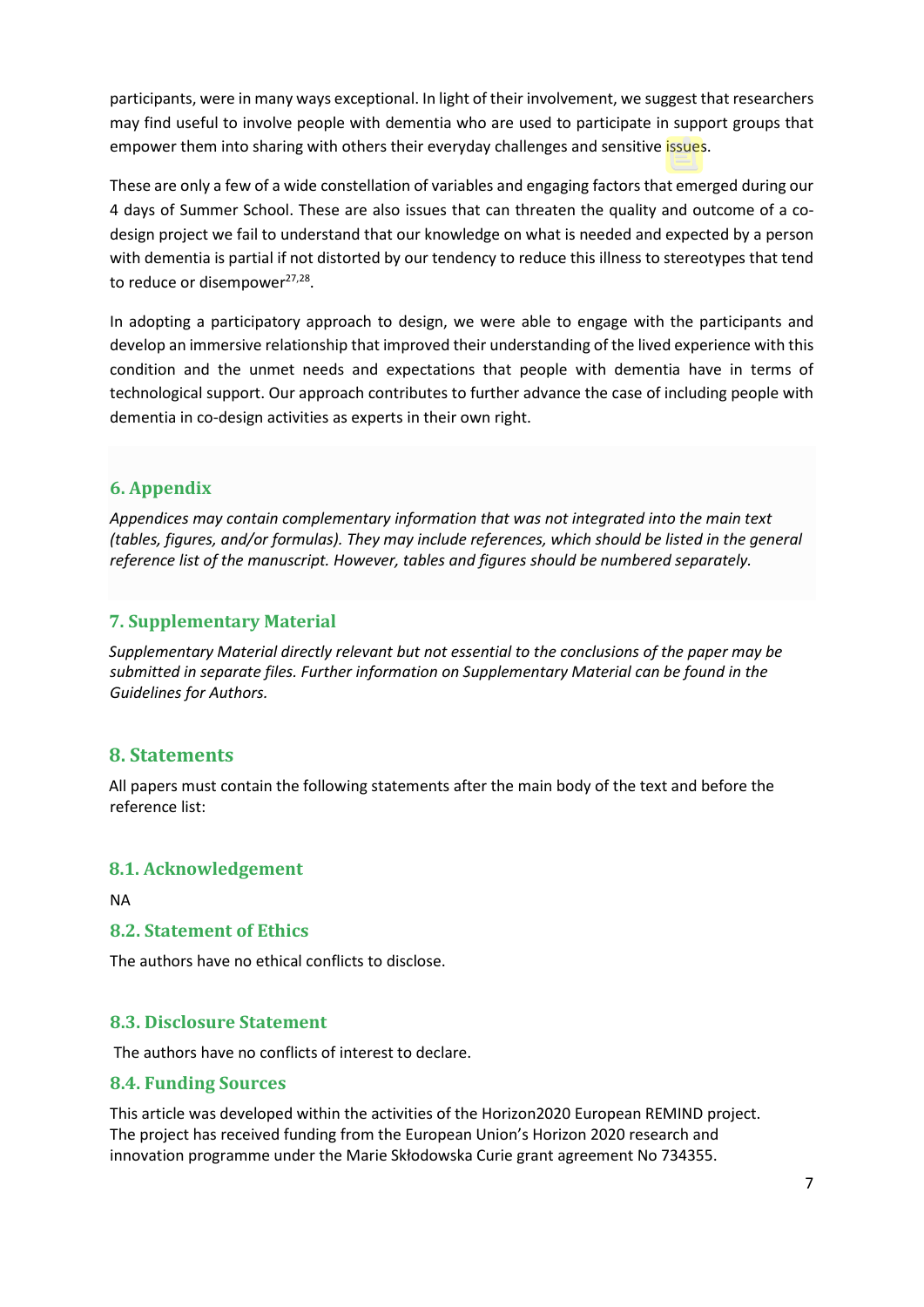# **8.5. Author Contributions**

In the Author Contributions section, a short statement detailing the contributions of each person named as an author should be included. If an author is removed from or added to the listed authors after submission, an explanation and a signed statement of agreement confirming the requested change are required from all the initially listed authors and from the author to be removed or added.

Contributors to the paper who do not fulfil the [ICMJE Criteria for Authorship](http://www.icmje.org/recommendations/browse/roles-and-responsibilities/defining-the-role-of-authors-and-contributors.html) should be credited in the Acknowledgement section.

# **9. References (Numerical)**

- 1. Rodgers PA. Co-designing with people living with dementia, CoDesign 2018, 14:3:188-202. DOI: [10.1080/15710882.2017.1282527](https://doi.org/10.1080/15710882.2017.1282527)
- 2. Treadaway C[, Kenning](https://www.emeraldinsight.com/author/Kenning%2C+Gail) G. Sensor e-textiles: person centered co-design for people with late stage dementia. Working with Older People. 2016.Vol. 20 (2):76-85. DOI: [10.1108/WWOP-](https://doi.org/10.1108/WWOP-09-2015-0022)[09-2015-0022](https://doi.org/10.1108/WWOP-09-2015-0022)
- 3. Hendriks N, Truyen F, Duval E. Designing with Dementia: Guidelines for Participatory Design together with Persons with Dementia. In: Kotzé P., Marsden G., Lindgaard G., Wesson J., Winckler M. (eds) Human-Computer Interaction – INTERACT 2013. INTERACT 2013. Lecture Notes in Computer Science, vol 8117. Springer, Berlin, Heidelberg
- 4. Tan L, Szebeko D. Co-designing for dementia: The Alzheimer 100 project. AMJ 2009.1 (12):185-198. DOI: 10.4066/AMJ.2009.97
- 5. Sanders EBN, Stappers P J. Probes, Toolkits and Prototypes: Three Approaches to Making in Codesigning. CoDesign 2014. 10 (1):5–14.
- 6. Sanders EBN, Stappers PJ. Co-creation and the new landscapes of design, Co-Design 2008. 4(1): 5-18, DOI: 10.1080/15710880701875068
- 7. Combs SD. Startling technologies promise to transform medicine. British Medical Journal. 2006;333(7582):1308–1311. [\[PMC free article\]](https://www.ncbi.nlm.nih.gov/pmc/articles/PMC1761153/) [\[PubMed\]](https://www.ncbi.nlm.nih.gov/pubmed/17185719)
- 8. Abras C, Maloney-Krichmar D, Preece J. User-Centered Design. In: Bainbridge W, editor. Encyclopedia of Human-Computer Interaction. 2004. Sage: Thousand Oaks
- 9. Gustafson DH, Hawkins RP, Boberg EW. Impact of a Patient-Centered, Computer-Based Health Information/Support System. American Journal of Preventive Medicine. 1999
- 10. Brennan PF. Telehealth: Bringing Health Care to the Point of Living. Medical Care 1999;37(2):115–116. [PubMed]
- 11. Brennan PF. Characterizing the Use of Heath Care Services Delivered via Computer Networks. Journal of the American Medical Informatics Association. 1995;2(3):160– 168. [\[PMC free article\]](https://www.ncbi.nlm.nih.gov/pmc/articles/PMC116250/) [\[PubMed\]](https://www.ncbi.nlm.nih.gov/pubmed/7614117)
- 12. [Roser](https://www.emeraldinsight.com/author/Roser%2C+Thorsten) T, [DeFillippi](https://www.emeraldinsight.com/author/DeFillippi%2C+Robert) R[, Samson](https://www.emeraldinsight.com/author/Samson%2C+Alain) A. Managing your co-creation mix: co-creation ventures in distinctive contexts. European Business Review. 2013; 25(1): 20-41. <https://doi.org/10.1108/09555341311287727>
- 13. [Kleinsmann](https://www.sciencedirect.com/science/article/pii/S0142694X0800032X#!) M, [Valkenburg](https://www.sciencedirect.com/science/article/pii/S0142694X0800032X#!) R. Barriers and enablers for creating shared understanding in codesign projects. Design Studies. 2008 Jul; 29(4): 369-386.
- 14. Lindsay S, Brittain K, Jackson D, Ladha C, Ladha K, Olivier P. Empathy, participatory design and people with dementia. In Proc. SIGCHI Conference on Human Factors in Computing Systems (CHI '12). ACM, New York, NY, USA; 2012. 521-530. DOI: <https://doi.org/10.1145/2207676.2207749>
- 15. Dementia Alliance International [Internet]. Belleville M., Mulliken C. People with Dementia and Assistive Technologies [cited 2018 Sep 4]. Available from: https://www.dementiaallianceinternational.org/hello-my-name-is-mike-belleville/
- 16. Sifton CB. Well-being and doing: enabling occupation with persons with dementia. Alzheimer's Care Today. 2000 Apr 1;1(2):7-28.